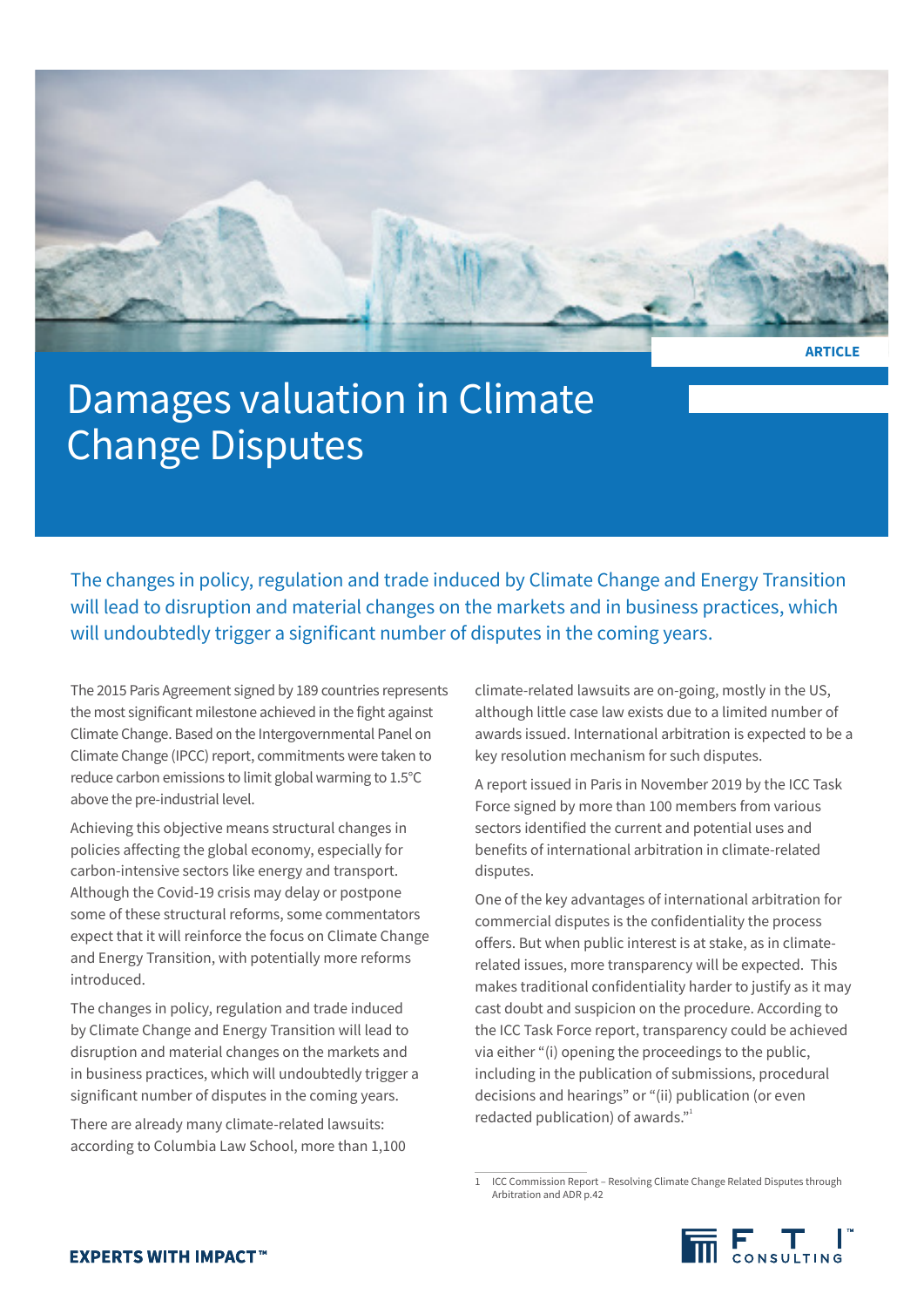In addition to more transparency, the ICC report identifies the following actions designed to further improve effectiveness and efficiency:<sup>2</sup>

- **1.** Securing relevant expertise of tribunal members and experts to ensure that decisions reflect sound and upto-date knowledge;
- **2.** Adopting measures to use faster and more effective procedures to respond to the special complexity and sensitivity of climate change disputes;
- **3.** Exploring the opportunity for integration of climate change commitments or laws into the dispute resolution procedure;
- **4.** Weighing the eventual benefits of some increased transparency;
- **5.** Considering options for third party participation; and
- **6.** Allocating costs in order to ensure that the appropriate stakeholders are able to participate in the process.

In this paper, we first outline the two categories of claims arising in Climate Change related disputes from a valuation point of view. These are claims for non-financial and financial compensation respectively. We then discuss the challenges in determining causation and in quantifying the corresponding damages.

## Types of claims

Countries are increasingly implementing new or amended regulations in order to comply with their commitments under the Paris Agreement. Environmental Social Governance (ESG) criteria are becoming key indicators of companies' worthiness and viability. Major oil and gas companies such as BP and Total have recently pledged to be carbon emission neutral by 2050.<sup>3</sup> This constant evolution of policies, standards and commitments aimed at successfully completing the Energy Transition increases the risk of new commercial and investment disputes.

To achieve the Paris Agreement objectives on carbon emission reduction, each country needs to set an action plan. For example, in the EU, this translates into 2030 targets to i) cut greenhouse gases ("GHG") emissions by 40%, ii) have a 32% share for renewable energy and iii) improve energy efficiency by 32.5%, all of which will

increase pressure on the high emitters (e.g. coal power plants).<sup>4</sup> To achieve these targets, policies and regulations have been or may have to be amended, creating grounds for potential disputes.

Companies are exposed to different risks related to Climate Change: these could be physical risks but also transitional or policy risks. The first risk comes from possible physical damages to an asset caused by a natural incident or natural disaster. This can also come from an increase in extreme climate events. Physical damages may come from the multiplication of extreme events rather as the consequence of a single event. The second type of risk arises from the decarbonisation of the economy. Radical change might affect the economic equilibrium of a contract or the entire economy of a country which relies mostly on fossil fuels. Due to the political and economic reach of Climate Change, the consequences for companies in the energy and transport sectors, both of which are carbon- and capital-intensive, could be significant. Since these sectors represent almost 50% of the arbitration cases per the 2018 breakdown of ICC Court,<sup>5</sup> it is expected that they will "lead" in the number of Climate Change disputes in the coming years.

The ICC Task Force report identifies some illustrative examples of claims that could arise in non-commercial disputes:

- **—** An indigenous population of farmers, fishermen and small businesses located around a REDD++ certified forest carbon project area suing foreign investors and the host State in the project alleging breach of human rights. The calculation of the compensation in such a case would be complex as it would be difficult to determine the economic position in both the actual and counterfactual situation. The main damage suffered in such a case would be mostly non-monetary and could hardly be compensated by cash.
- **—** A group of small islands affected by rising sea level suing developed and bigger States for breach of the noharm principle and environmental treaty protections. The issue would be here to evaluate the cost of the reparation or repatriation of displaced populations. But as in the example above, the main damage suffered may not be compensable only monetarily.

<sup>2</sup> ICC Commission Report – Resolving Climate Change Related Disputes through Arbitration and ADR p.7

<sup>3</sup> "BP sets ambition for net zero by 2050, fundamentally changing organisation to deliver » - [https://www.bp.com/en/global/corporate/news-and-insights/](https://www.bp.com/en/global/corporate/news-and-insights/press-releases/bernard-looney-announces-new-ambition-for-bp.html) [press-releases/bernard-looney-announces-new-ambition-for-bp.html](https://www.bp.com/en/global/corporate/news-and-insights/press-releases/bernard-looney-announces-new-ambition-for-bp.html) ; "Total se dote d'une nouvelle ambition climat pour atteindre la neutralité carbone à horizon 2050 » - [https://www.total.com/fr/medias/actualite/total-se-dote-dune](https://www.total.com/fr/medias/actualite/total-se-dote-dune-nouvelle-ambition-climat-pour-atteindre-la-neutralite-carbone)[nouvelle-ambition-climat-pour-atteindre-la-neutralite-carbone](https://www.total.com/fr/medias/actualite/total-se-dote-dune-nouvelle-ambition-climat-pour-atteindre-la-neutralite-carbone)

<sup>4</sup> European Commission – "2030 Climate & Energy Framework" – 23th November 2016 [https://ec.europa.eu/clima/policies/strategies/2030\\_en](https://ec.europa.eu/clima/policies/strategies/2030_en)

<sup>5</sup> ICC Commission Report – Resolving Climate Change Related Disputes through Arbitration and ADR p.53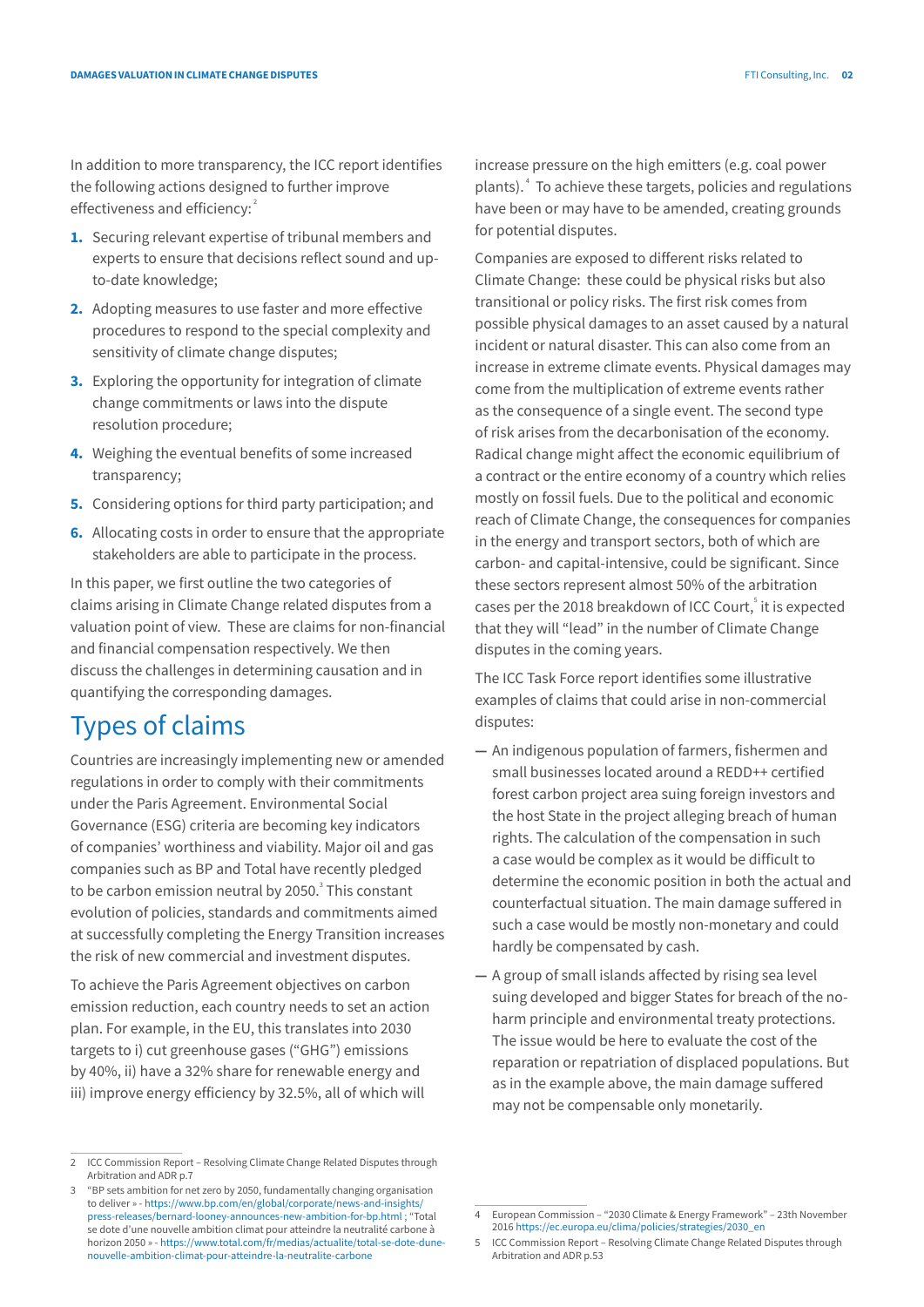From a valuation point of view, two main categories of climate-related claims can be defined: claims seeking non-financial remedies and claims seeking financial compensation for damages caused.

#### **Claims seeking non-financial remedies**

These claims are often issued by NGOs or governmental agencies asking for the modification of business practices in order to comply with guidelines, the withdrawal of a given project, or increased transparency. Below are two illustrative examples:

#### **NOTRE AFFAIRE À TOUS AND OTHERS V. TOTAL**

In these legal proceedings launched in January 2020 against the French oil company, the claimants seek a court order forcing Total to issue a new corporate strategy identifying risks resulting from GHG emissions and climate-related harms, as well as undertaking action to align with the Paris Agreement.<sup>6</sup> It is worth noting that Total since announced on 5 May 2020 its ambition to achieve net zero carbon emission by 2050, $\overline{7}$  revealing a commitment and willingness to satisfy third parties.

#### **URGENDA FOUNDATION V. STATE OF NETHERLANDS**

The Court ordered the Dutch State to limit national GHG emissions to 25% by 2020 instead of 17% in 2019. As a consequence of this court order, the Dutch State needs to take some additional legal and regulatory measures to achieve the new target, one of them being an acceleration of the phasing out of coal-power plants.

#### **Claims seeking financial compensation**

In this type of claim, the plaintiff looks for compensation for the damages suffered, either as a direct or an indirect payment, which could, for example, be allocated to environmental compliance programmes or to city protection.

Another common relief requested in such climate-related disputes in the US is the disgorgement of profits or punitive damages in addition to compensatory ones. The following examples are illustrative of the range of claims:

### **RHODE ISLAND V. CHEVRON, TOTAL ET AL.**

Claims were brought against oil majors on the grounds of nuisance, failure to warn or unjust enrichment. Several US States and cities sued various oil majors, seeking damages

for alleged responsibility in the sea level rise and thus the increased risk of flooding and extreme precipitation. They alleged that the "*production, promotion, and marketing of fossil fuel products, simultaneous concealment of the known hazards of those products, and their championing of anti-science campaigns, actually and proximately cause[d] Rhode Island's injuries*."8

#### **LLIUYA V. RWE AG (2015)**

A Peruvian farmer filed claims for damages against the German energy company RWE for having knowingly contributed to Climate Change by emitting GHGs by producing electricity from coal. The claimant argues that global warming has caused the melting of mountain glaciers near his home, increased flood risks for his hometown and affected its production. Although initially dismissed, the case was recognised in court of appeal in 2017, representing a major step in Climate Change claims and related damages.

Other potential disputes cases could emerge as a consequence of Climate Change related cases, although they may not qualify as Climate-Change disputes.

The best example can be found in the Netherlands, with the measures taken by the Dutch government following the Court order in the Urgenda Foundation v. State of Netherlands discussed above.

Uniper and RWE, German companies owning and operating coal power plants in the Netherlands, have threatened the Netherlands to trigger arbitration under the Energy Charter Treaty over a law forcing anticipated closure of coal plants in the country.<sup>9</sup>

If such cases resulting from measures aimed at fighting Climate Change were to actually develop, they would be under great scrutiny as they would determine the ability of states to act legally in seeking to meet their emission reduction obligations.

As illustrated by the examples above, Climate Change disputes could be very diverse in their nature and in the type of compensation sought. From a valuation of damages standpoint, as for any dispute, the first step is to determine causation. Once causation is established, damages can be properly evaluated.

As we discuss in the following section, these steps are coming with a great set of challenges.

<sup>6</sup> Contentieux climatique : Total assigné en justice pour manquement à son devoir de vigilance » - [https://www.actu-environnement.com/ae/news/justice](https://www.actu-environnement.com/ae/news/justice-contentieux-climat-total-devoir-vigilance-assignation-34876.php4)[contentieux-climat-total-devoir-vigilance-assignation-34876.php4](https://www.actu-environnement.com/ae/news/justice-contentieux-climat-total-devoir-vigilance-assignation-34876.php4)

<sup>7</sup> "Total se dote d'une nouvelle ambition climat pour atteindre la neutralité carbone à horizon 2050 » - [https://www.total.com/fr/medias/actualite/total-se](https://www.total.com/fr/medias/actualite/total-se-dote-dune-nouvelle-ambition-climat-pour-atteindre-la-neutralite-carbone)[dote-dune-nouvelle-ambition-climat-pour-atteindre-la-neutralite-carbone](https://www.total.com/fr/medias/actualite/total-se-dote-dune-nouvelle-ambition-climat-pour-atteindre-la-neutralite-carbone)

<sup>8</sup> Complaint Rhode Island v. Chevron Total et al. – 2 July 2018 – §10 page 4 [http://blogs2.law.columbia.edu/climate-change-litigation/wp-content/uploads/](Complaint Rhode Island v. Chevron Total et al. – 2 July 2018 – §10 page 4 - http://blogs2.law.columbia.edu/climate-change-litigation/wp-content/uploads/sites/16/case-documents/2018/20180702_docket-PC-2018-4716_complaint.pdf) [sites/16/case-documents/2018/20180702\\_docket-PC-2018-4716\\_complaint.pdf](Complaint Rhode Island v. Chevron Total et al. – 2 July 2018 – §10 page 4 - http://blogs2.law.columbia.edu/climate-change-litigation/wp-content/uploads/sites/16/case-documents/2018/20180702_docket-PC-2018-4716_complaint.pdf)

<sup>9</sup> GAR – "Shell and Exxon to arbitrate Dutch gas field dispute" – 27 May 2020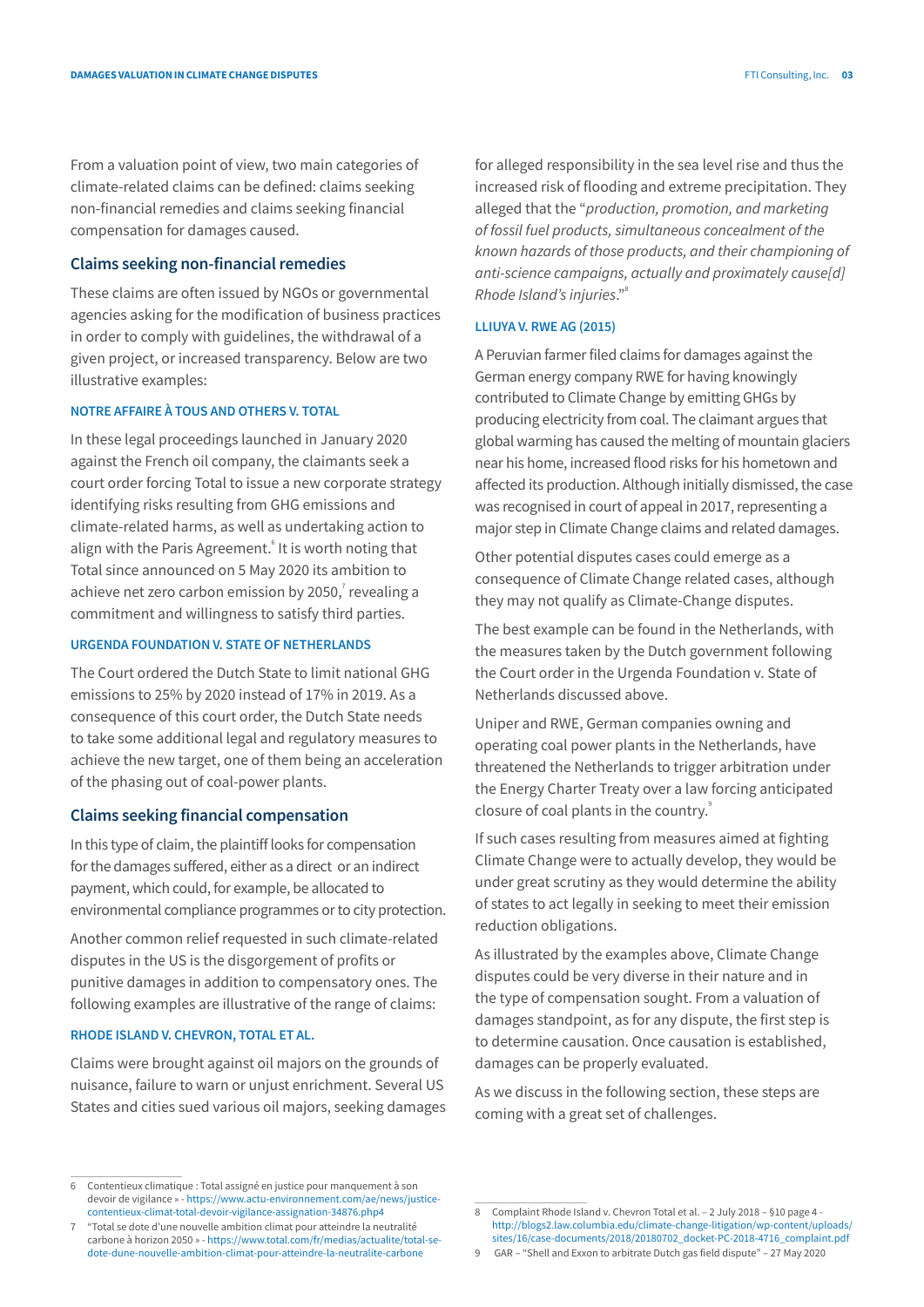# Challenges in the valuation of Climate Change damages

The challenges in valuing financial compensation in Climate Change disputes are similar in nature but they may be more complex than in any other commercial or investment case.

### **Causation**

By definition, Climate Change is a global issue. To establish causation on matters such as air quality, rising sea level and greater frequency of extreme weather conditions, one would need to consider the entire global eco-system, which is a non-limited system, or rather a system with much wider limits than is usually analyzed.

In the case of the claim from the Peruvian farmer against RWE mentioned above, RWE's responsibility for the damages allegedly suffered must be assessed while considering how RWE's actions impacted the climate globally and how this then affected the farmer. This example demonstrates the difficulty in assessing causation.

Interestingly enough, in an issue such as Climate Change which seems to be based on facts and science, one would expect unanimity. However, the issue is still giving rise to controversy. The current debate on Covid-19 illustrates well that there are many different scientific opinions on the origins, effects and required responses around the world. Another similarity between Covid-19 and Climate Change is the importance of economic considerations alongside health/environment considerations and the balance to be achieved between them.

Scientific facts and data are required to determine causation. The difficulty for a Tribunal will be to base its opinion on scientific facts and data (for which Tribunal members are mostly not trained) when presented with potentially diverging opinions from experts. In the Perenco v. Ecuador case, $10^{\circ}$  concerning the environment, the tribunal appointed its own expert to determine causation, when party-appointed experts positions appeared to be biased and crossing the line of advocacy of their clients' positions.

Causation in Climate Change will rely on the outcomes of models. Unlike with some environmental cases, it would not be possible to have direct evidence of the impact of

the actions of the Respondent. Models will be complex and will require many assumptions as inputs. Demonstrating reliability and objectivity of these models will be key.

Once causation is established, the choice of the approach and the framework needs to be set out in order to run a proper valuation of the damages in a claim for monetary compensation.

#### **Approach**

Assessing damages in a dispute usually requires establishing a counterfactual scenario in which the breach or wrongful situation would not have occurred. The damages would be the difference in the economic position between the counterfactual scenario (what should have happened) and the factual scenario (what did happen).

Considering the long-term nature of the harm caused in Climate Change disputes, the Discounted Cash Flow (DCF) methodology seems to be the most appropriate. It is the most widely used method in capital-intensive and longterm projects in the energy and infrastructure sectors and it could be combined with probabilistic tools that may be required to deal with the complexity of the case.

A market approach seems difficult to envisage, at least in the near future, due to the lack of comparable market data from which the damages calculation could be derived.

Assuming that the valuation of damages was based on a DCF, the challenges faced by the valuation expert will be to define the counterfactual scenario and its related cash flows.

As mentioned above, the counterfactual scenario is defined as the scenario in which the alleged breaches did not occur and therefore no damages would have been suffered by the Claimant. For cases where actions effectively produced direct "physical" and observable consequences, the counterfactual scenario would assume that such consequences did not occur. But the difficulty for some Climate Change disputes, as illustrated by the examples above, is that the claims are related to an increase in the risks of occurrence of some extreme climate events. In these cases, it may be far from straightforward to determine the counterfactual scenario, as this would correspond to a reduced risk level in the occurrence of these extreme climate events compared with the actions or inactions of the Respondent of the factual scenario.

<sup>10</sup> Perenco Ecuador Ltd. v. Republic of Ecuador and Empresa Estatal Petróleos Del Ecuador (Petroecuador), ICSID Case No. ARB/08/6 | Italaw. [https://www.italaw.](https://www.italaw.com/cases/819) [com/cases/819](https://www.italaw.com/cases/819)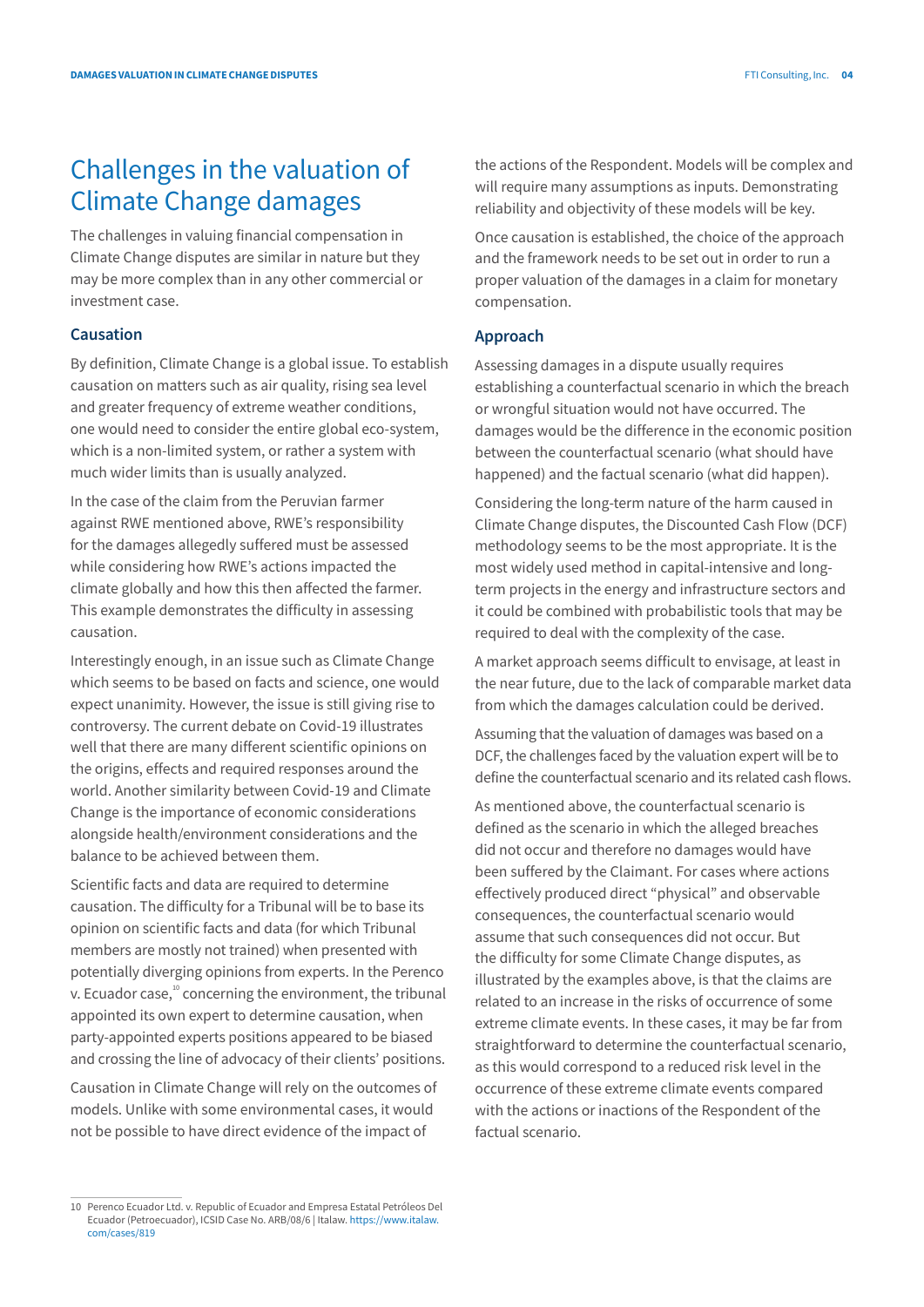The difficulty in determining the counterfactual scenario comes from the multiplicity of such scenarios. More sophisticated valuation tools such as Monte Carlo simulation or real value options may be required to account for the differences in uncertainty and risks between both scenarios.

Another key question for lawyers is about the extent of the damages to be valued. Since Climate Change directly and indirectly impacts many stakeholders who may not be party to the commercial or investment dispute, it would need to be decided where to limit the extent of liability and damages to be valued. Taking as an illustrative example the Deepwater Horizon case in 2010, all companies in the region directly or indirectly affected by the oil spill could claim lost profits. However, certain claims were challenged by BP, which asked for more direct evidence of causality between the incident and the actual loss of business. $11$  The valuation expert will need to value all damages deemed to result from the Climate Change event considered.

As evidenced by some cases of US States against energy companies, an important question for the valuation expert will be to define which damages could or should be included in their damage valuation. Assuming causation was established, costs such as transportation infrastructures, weather protection systems and healthcare may be considered as direct costs and be included. But for indirect costs like for example, the economic loss resulting from the unavailability of people (due to unavailability to commute for extreme weather conditions), inclusion and valuation in the claim are debatable.

#### **Time period and date of assessment**

One major difficulty is to put a starting date on actions or inactions contributing to Climate Change. In other words, it could be difficult to determine what would be the precise date on which the breach occurred, making the use of a valuation date difficult.

The alternative would be to use the current date as the valuation date. In that case, the date of breach would become a variable input in the valuation model, allowing for sensitivities to be run on this parameter. The benefit of using the current date for the valuation of damages in Climate Change disputes is that hindsight and more up-todate information and data could be used, increasing the reliability of the valuation.

The discount factor is used in the DCF to reflect i) the time value of money and ii) the risk associated with the project, the investment or the company.

The discount factor is usually a much-debated point in a damage valuation as its variation could have a significant impact on the amount of damages to be claimed. In Climate Change dispute, there is little doubt that this will also be the case.

In the situations described above where a more sophisticated approach would be retained, attention should be given to avoiding double-counting of the same risks in both the probabilistic approach to determining the cash flow and in the discount factor.

#### **Availability of data**

Finally, similarly to the model used to determine causation, the valuation model in Climate Change disputes will typically rely on multiple sets of data in both the factual and the counterfactual scenario.

Data and assumptions such as supply, demand, prices, costs and general economic variables, need to be defined with reasonable confidence and accuracy. The challenge here is to ensure such reliability of assumptions for future periods for both the counterfactual and factual scenarios, but also for past periods in the counterfactual scenario.

#### **Illustrative examples**

To illustrate the issues in damages valuation in climaterelated disputes, we looked at two of the representative existing cases.

### **RHODE ISLAND V. CHEVRON, TOTAL ET AL. COMPLAINT**

In the case mentioned above, the claimant argued that the respondents caused a rise in the sea level and extreme weather due to their carbon emissions. Damages would be arising from multiple sources: infrastructures (flood and extreme weather protections), public health (illnesses due to heat or pollution), fishing industry (port charges, taxes) …

A key challenge is obviously causation, as seen above, and apportionment, i.e. who is responsible for which proportion of the damage caused. With respect to the valuation, part of the challenge will be to determine i) what were, what would have been and what would be the costs (or loss of opportunities) that could be attributed

**Discount factor**

<sup>11</sup> BP Seeking Payment Reversals May Reignite Damages Fight – 6 October 2014https://www.bloomberg.com/news/articles/2014-10-06/bp-seekingpayment-reversals-may-reignite-damages-fight